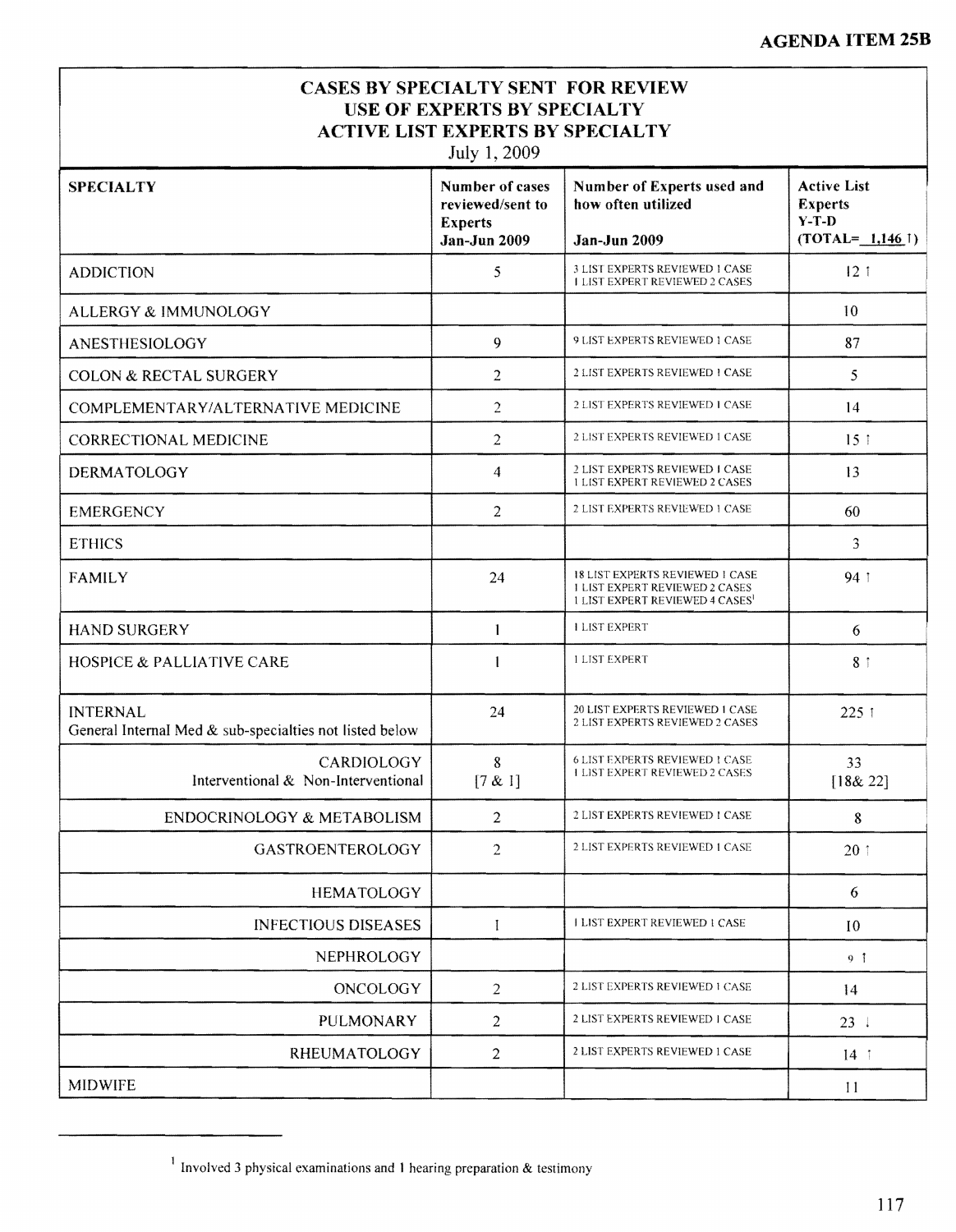## **CASES BY SPECIALTY SENT FOR REVIEW USE OF EXPERTS BY SPECIALTY ACTIVE LIST EXPERTS BY SPECIALTY** (July l, 2009)

Page 2

| NEUROLOGICAL SURGERY                                                                                                                                    | 4              | <b>LLIST EXPERT REVIEWED 1 CASE</b><br><b>1 LIST EXPERT REVIEWED 3 CASES</b>                                                                                             | $17-1$          |
|---------------------------------------------------------------------------------------------------------------------------------------------------------|----------------|--------------------------------------------------------------------------------------------------------------------------------------------------------------------------|-----------------|
| NEUROLOGY                                                                                                                                               | -1             | <b>1 LIST EXPERT</b>                                                                                                                                                     | $20 - 1$        |
| NEUROLOGY (CHILD)                                                                                                                                       |                |                                                                                                                                                                          | 5               |
| NUCLEAR MEDICINE                                                                                                                                        | 1              | <b>I LIST EXPERT</b>                                                                                                                                                     | 6               |
| <b>OBSTETRICS &amp; GYNECOLOGY</b><br>$f^*$ it's sometimes difficult to find an actively practicing ob/gyn<br>expert-available to perform case reviews] | 26             | <b>14 LIST EXPERTS REVIEWED 1 CASE</b><br><b>I LIST EXPERT REVIEWED 2 CASES</b><br>2 LIST EXPERTS REVIEWED 3 CASES<br>1 LIST EXPERT REVIEWED 4 CASES*                    | $84 \downarrow$ |
| REP. ENDOCRINOLOGY&INFERTILITY (board certified)                                                                                                        |                |                                                                                                                                                                          | 5               |
| <b>MATERNAL-FETAL</b>                                                                                                                                   | $\overline{2}$ | 2 LIST EXPERTS                                                                                                                                                           | 10              |
| OCCUPATIONAL MEDICINE                                                                                                                                   | 1              | <b>I LIST EXPERT</b>                                                                                                                                                     | 7               |
| <b>OPHTHALMOLOGY</b>                                                                                                                                    | 12             | 5 LIST EXPERTS REVIEWED 1 CASE<br>1 LIST EXPERT REVIEWED 2 CASES<br><b>1 LIST EXPERT REVIEWED 3 CASES</b>                                                                | $40 \pm$        |
| ORTHOPAEDIC SURGERY                                                                                                                                     | 14             | <b>10 LIST EXPERTS REVIEWED 1 CASE</b><br><b>I LIST EXPERT REVIEWED 2 CASES</b><br><b>1 LIST EXPERT REVIEWED 3 CASES</b>                                                 | 47              |
| <b>OTOLARYNGOLOGY</b>                                                                                                                                   | 1              | <b>I LIST EXPERT</b>                                                                                                                                                     | 311             |
| PAIN MEDICINE                                                                                                                                           | 14             | 7 LIST EXPERTS REVIEWED 1 CASE<br>2 LIST EXPERTS REVIEWED 2 CASES<br><b>1 LIST EXPERT REVIEWED 3 CASES</b>                                                               | $27 - 1$        |
| PATHOLOGY                                                                                                                                               | 1              | <b>HLIST EXPERT</b>                                                                                                                                                      | $11 \perp$      |
| <b>PEDIATRICS</b>                                                                                                                                       | $\overline{2}$ | 2 LIST EXPERTS                                                                                                                                                           | 61              |
| NEONATAL-PERINATAL                                                                                                                                      | 1              | <b>I LIST EXPERT</b>                                                                                                                                                     | 9               |
| PEDIATRIC CARDIOLOGY                                                                                                                                    | 1              | <b>1 LIST EXPERT</b>                                                                                                                                                     | 5               |
| PEDIATRIC CARDIOTHORACIC SURGERY                                                                                                                        |                |                                                                                                                                                                          | $\overline{2}$  |
| PEDIATRIC HEMATOLOGY/ONCOLOGY                                                                                                                           |                |                                                                                                                                                                          | 5               |
| PEDIATRIC INFECTIOUS DISEASES (BOARD CERTIFIED)                                                                                                         |                |                                                                                                                                                                          | 3               |
| PEDIATRIC SURGERY                                                                                                                                       | $\mathbf{1}$   | <b>I LIST EXPERT</b>                                                                                                                                                     | 4               |
| PHYSICAL MEDICINE & REHABILITATION                                                                                                                      |                |                                                                                                                                                                          | 10              |
| PLASTIC SURGERY                                                                                                                                         | 6              | 2 LIST EXPERTS REVIEWED 1 CASE<br>2 LIST EXPERTS REVIEWED 2 CASES                                                                                                        | 53              |
| <b>PSYCHIATRY</b>                                                                                                                                       | 47             | <b>15 LIST EXPERTS REVIEWED 1 CASE</b><br>7 LIST EXPERTS REVIEWED 2 CASES<br>3 LIST EXPERTS REVIEWED 4 CASES <sup>2</sup><br>1 LIST EXPERT REVIEWED 6 CASES <sup>3</sup> | 110             |
| ADDICTION PSYCHIATRY (board certified)                                                                                                                  | $\overline{2}$ | 2 LIST EXPERTS                                                                                                                                                           | 7 <sup>1</sup>  |

 $^2$  Involved mental examinations, hearing preparation & testimony, and a few case reviews